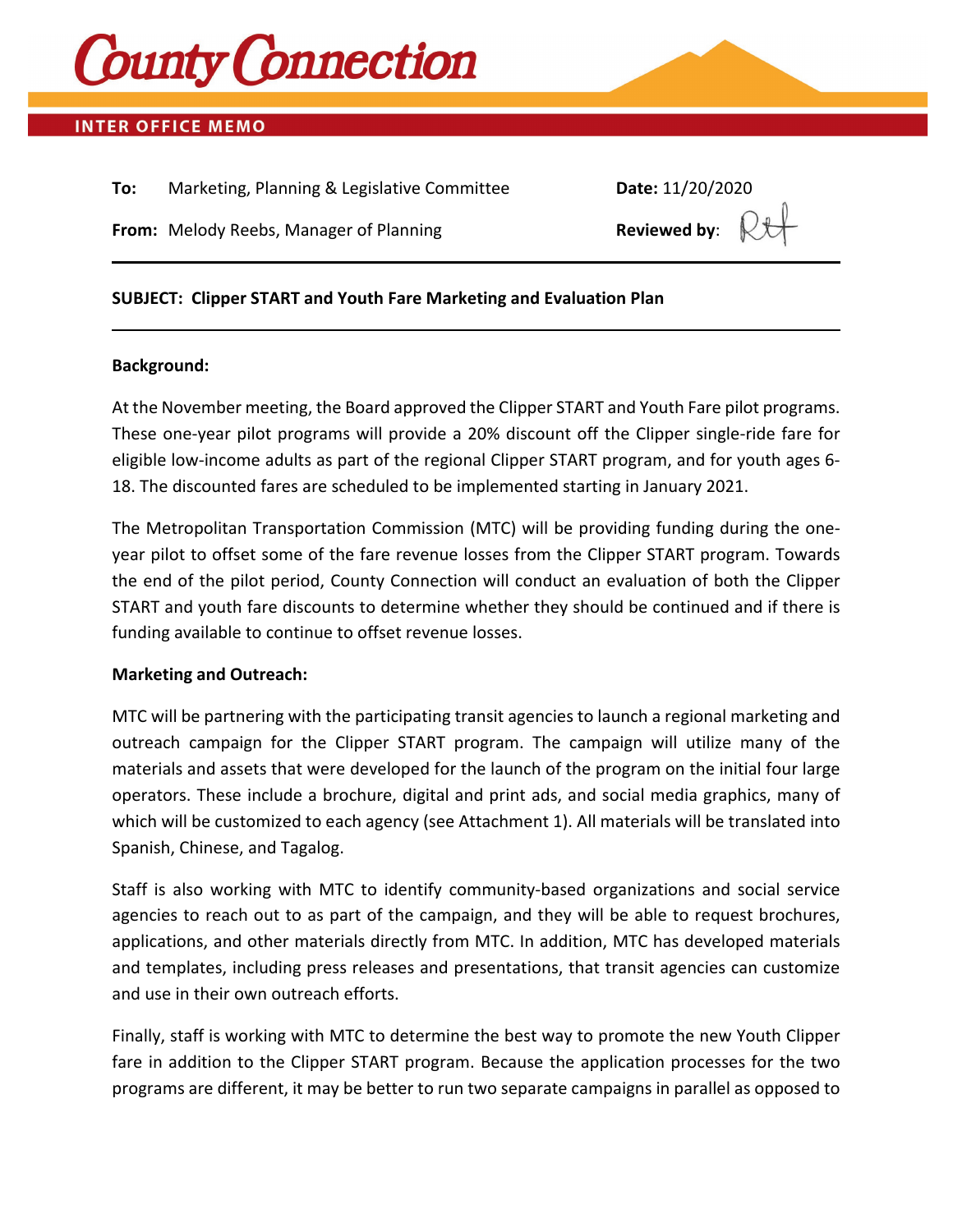combining them into a single campaign. The timing of the campaign for the youth fare will also depend on when schools resume in-person instruction. Staff plans to work closely with the schools, cities, and other community partners in developing the outreach strategy and promoting the program.

# **Program Evaluation:**

MTC is also working with the transit operators to develop of a comprehensive evaluation framework for the Clipper START program. The evaluation will center around six desired outcomes, including the effectiveness of outreach, the customer experience, financial impacts, program administration, reductions in transportation costs, and increased access and mobility. In addition to usage and enrollment data, MTC will be conducting a series of surveys and focus groups over the course of the pilot to help inform the evaluation.

Staff will also be able to collect usage data for the new youth fare discount. This will allow staff to get a more accurate picture of youth ridership, which has historically been difficult to obtain. However, this also means that there will not be corresponding baseline data to compare against. An alternate evaluation approach could be to conduct a survey that asks about youth riders' travel patterns before and after the fare discount. This approach could also help take into account the impacts of COVID-19 on travel demand.

### **Financial Implications:**

Most of the costs associated with the marketing and outreach efforts for Clipper START will be covered by MTC. Any additional costs, including those related to the youth fare discount, are included in the FY 2021 promotions budget.

### **Recommendation:**

None, for information only.

### **Action Requested:**

None, for information only.

#### **Attachments:**

Attachment 1 – Clipper START Outreach Material Examples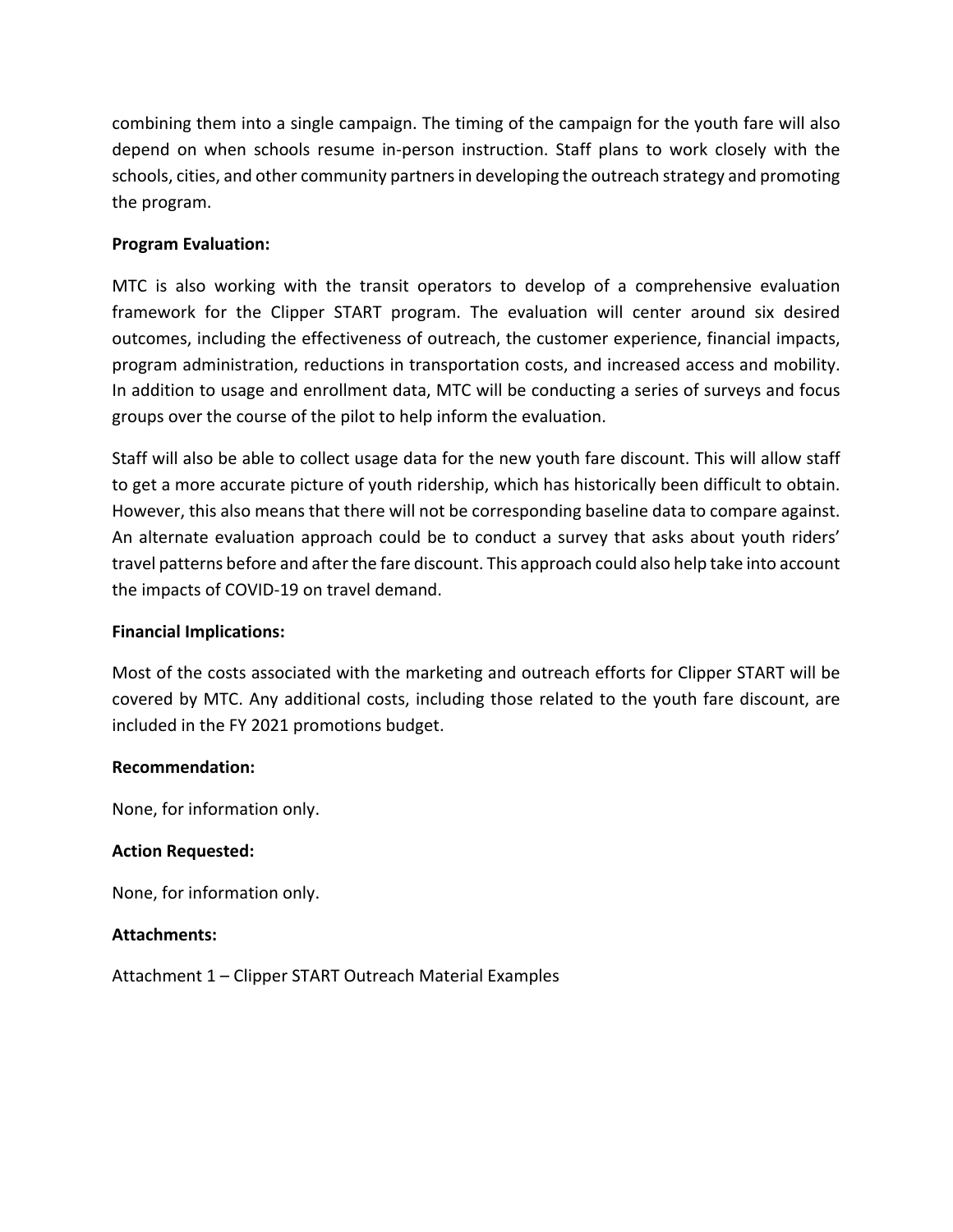



*General Social Media Graphic*



*Custom Social Media Graphic for BART*